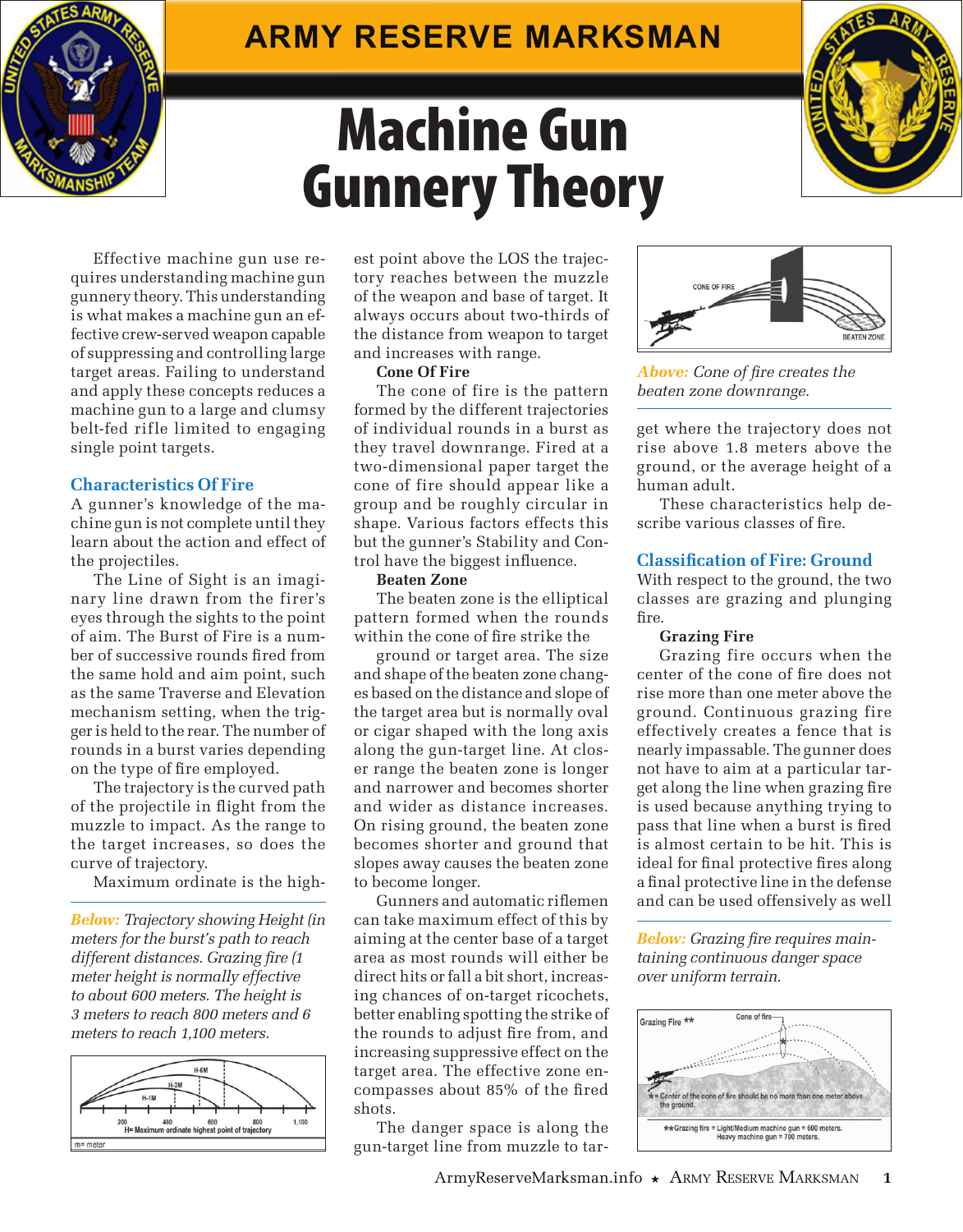

*Above: Plunging fire is when fires are limited to the beaten zone, even if the crew is firing upward.*

anywhere the terrain is level or sloping uniformly along a line from the gunner's position. Dead space is any bit of ground that interrupts this continuous line, such as a small depression, and must be covered by a weapon from a different position or one capable of indirect fire, such as a grenade launcher. Over uniformly sloping terrain, 5.56 and 7.62mm machine guns can attain a maximum of 600 meters of grazing

*Below: Tracers from a machine gun illustrate the characteristics of danger space and beaten zone over ground. Good gunnery means learning how to establish and control this "fence" of coordinated fires.*

fire and heavy machine guns can push this to 700 meters. Grenade machine guns with a sharply arcing trajectory cannot use grazing fire.

**Plunging Fire**

Plunging fire occurs when there is little or no danger space from the muzzle to the beaten

zone, thus the weapon's effect is limited to placement of the beaten zone as grazing along the length of the gun-target line is not possible. Plunging fires happen when firing at long range beyond the grazing fire maximum effective range, when firing high to low ground or low to high ground, or firing across uneven terrain which breaks up the danger space needed to maintain grazing fire at points along the trajectory. Fires from grenade machine guns are always plunging fire.

#### **Classification of Fire: Target**

Fires with respect to the target include enfilade, frontal, flanking, and oblique fires. Leaders and gunners should always strive to position gun teams so that the long axis of fires, grazing and beaten zones falls along the long axis of the target and target areas.



Enfilade fire occurs when the long axis of the beaten zone coincides or nearly coincides with the long axis of the target. Derived from the French meaning "*to thread*" enfilading fires takes maximum benefit of the effects of grazing and beaten zone.

## **Frontal Fire**

Frontal fire occurs when engaging a force facing toward the gun position. It is enfilading fire when the target area is advancing forward in a column formation.

### **Flanking Fire**

Flanking fire is delivered directly against the side of the target area and becomes enfilading fire when employed against a line formation.

## **Oblique Fire**

Oblique fire occurs when the long axis of fires is an angle other than a right angle to the front of the target.

Proper positioning of gun teams requires determining likely avenues of approach and setting up so as to place the long axis of fire along the long axis of the target area.

It's worth noting that routine qualification fails to take this into account as the ideal place to put

*Below: Classes of fire with respect to the target.*



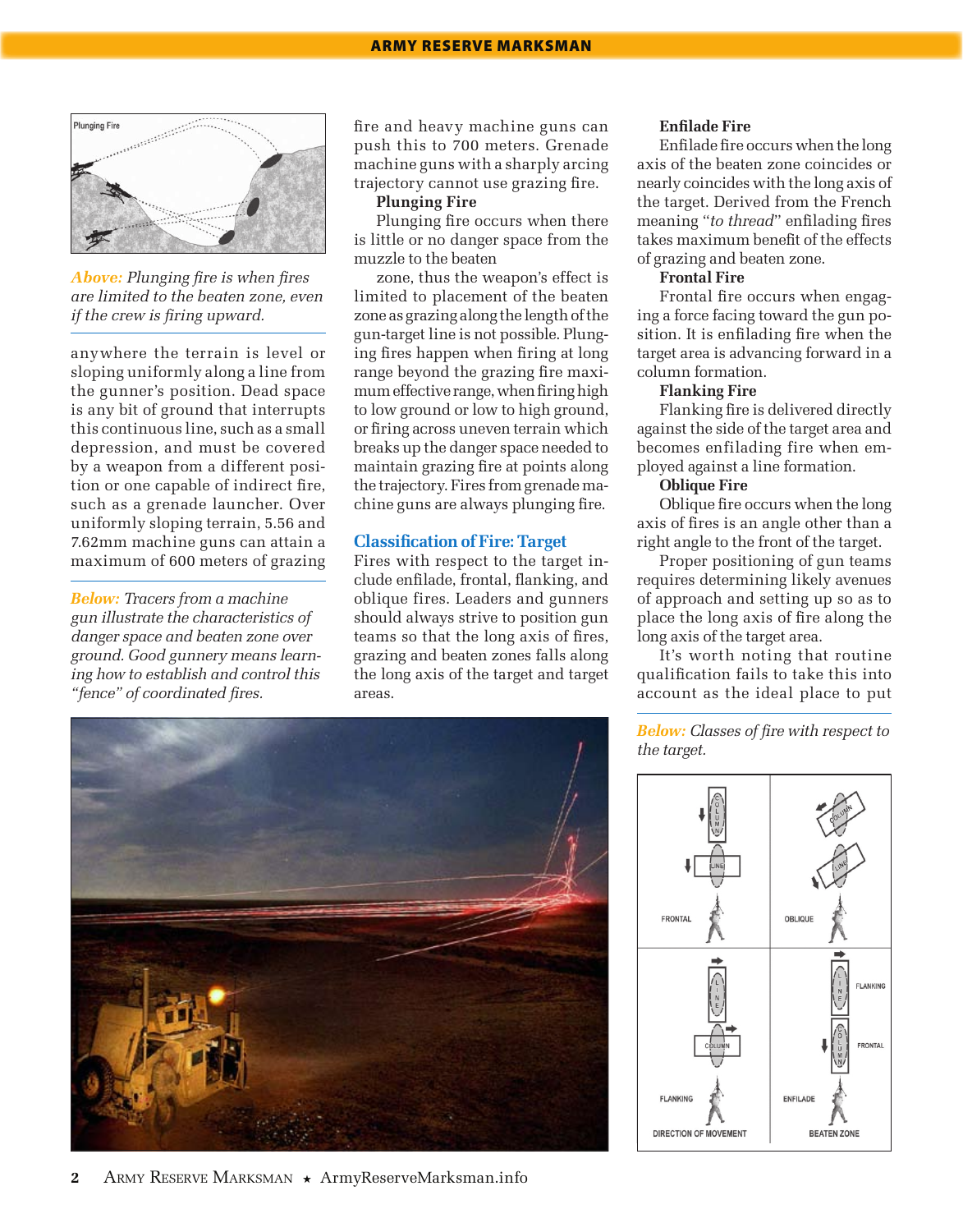#### Army Reserve Marksman



*Above: Enfilading fires are most effective and may be frontal or flanking depending how the targets are arrayed.*

crews on a transition range would be to fire across the side of the range as that would enfilade fires across all the targets in all of the lanes. Obviously, this will won't fit in the existing Surface Danger Zone and Range Control will be very angry with you, however, understanding this will help taking the machine gun marksmanship skills tested in qualification into real world application.

## **Classification of Fire: Gun**

Classes of fire with respect to the weapon include fixed, traversing, searching, traversing and searching, swinging traverse, and free gun fires.

#### **Fixed Fire**

Fixed fire is possible when the point target or target area can be effectively engaged within the width and size of the centered beaten zone



*Above: Enfilading fire on RETS targets from the crew's perspective. From this position the long axis of the target array matches up with the length of danger space and beaten zone, establishing the most effective fire. Note that most training ranges forbid this and force a much less effective face-on target engagement. No wonder our troops are ignorant of machine gun gunnery!*

or grazing fires with little or no manipulation required.

#### **Traversing Fire**

Most target areas will likely be bigger than the gun's beaten zone or grazing fire coverage and adjustment is necessary. Traversing disperses fires in width by successive changes left or right but not in elevation. When engaging a wide target area, the gunner selects multiple aim points or makes subsequent traverse adjustments after successfully landing an initial burst and making T&E adjustments from there in even increments to ensure even, continuous coverage along the target area. Given that a cone of fire should be 2-4 mils in size, an adjustment of 4 mils from burst to burst creates overlapping coverage.

## **Searching Fire**

Searching distributes fires indepth by successive changes in elevation. Gunners employ searching

fire against a deep target or a target having depth and minimal width, requiring changes in only the elevation of the gun. The amount of elevation change depends upon the range and slope of the ground.

Traversing and Searching Fire combines elements of both traverse and search to distribute fires both in width and depth.

These concepts are important for gunnery but aren't really tested during routine qualification. The transition course is limited to fixed

*Below: Classes of fire with respect to the gun.*